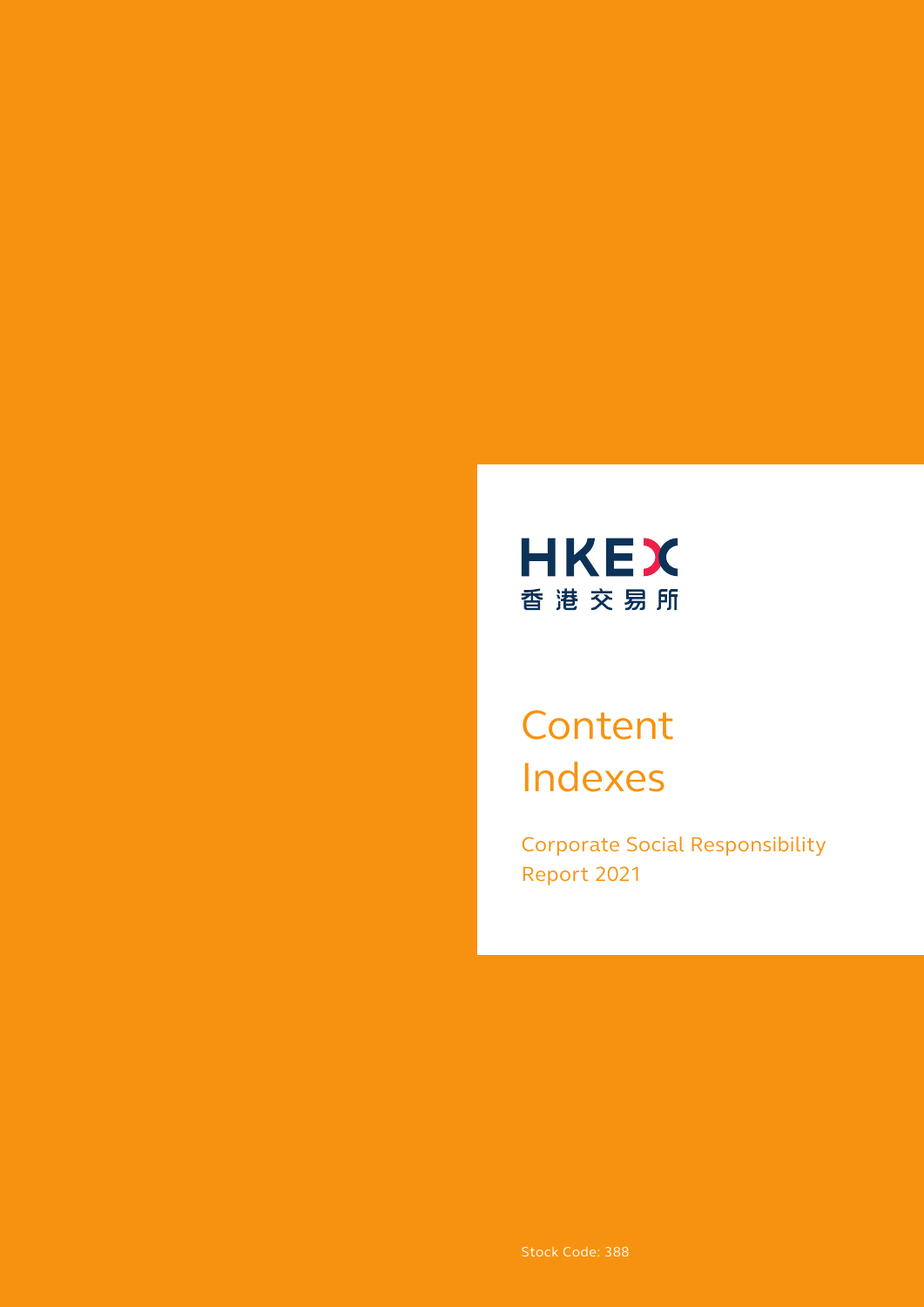#### Requirements, Subject Areas, Aspects, General Disclosures and KPIs

#### Locations of Disclosure or Remarks (AR: [2021 Annual Report](https://www.hkexgroup.com/-/media/HKEX-Group-Site/ssd/Investor-Relations/Regulatory-Reports/documents/2022/220314ar_e.pdf); Website: [HKEX Group website\)](https://www.hkexgroup.com/?sc_lang=en)

| <b>Mandatory Disclosure Requirements</b> |                                                                                                                                                                                                                                                                                                                                                                                                                                                                                                                          |                                                                                                                                                                                                                 |
|------------------------------------------|--------------------------------------------------------------------------------------------------------------------------------------------------------------------------------------------------------------------------------------------------------------------------------------------------------------------------------------------------------------------------------------------------------------------------------------------------------------------------------------------------------------------------|-----------------------------------------------------------------------------------------------------------------------------------------------------------------------------------------------------------------|
| Governance<br>Structure                  | A statement from the board containing the<br>following elements:<br>a disclosure of the board's oversight of ESG<br>(i)<br>issues:<br>the board's ESG management approach<br>(ii)<br>and strategy, including the process used to<br>evaluate, prioritise and manage material<br>ESG-related issues (including risks to the<br>issuer's businesses); and<br>how the board reviews progress made<br>(iii)<br>against ESG-related goals and targets with an<br>explanation of how they relate to the issuer's<br>businesses | • AR - Corporate Governance Report (pages 76 to 92)<br>AR - Risk Committee Report (pages 100 to 104)<br>$\bullet$<br>This Report – Our Approach to CSR (pages 10 to 15)<br>Website - CSR (Our Approach) section |
| <b>Reporting Principles</b>              | A description of, or an explanation on, the<br>application of the Reporting Principles<br>(Materiality, Quantitative and Consistency) in the<br>preparation of the ESG report                                                                                                                                                                                                                                                                                                                                            | This Report - About this Report (page 65)                                                                                                                                                                       |
| Reporting Boundary                       | A narrative explaining the reporting boundaries of<br>the ESG report and describing the process used to<br>identify which entities or operations are included<br>in the ESG report.                                                                                                                                                                                                                                                                                                                                      | • This Report - About this Report (page 65)                                                                                                                                                                     |
| 'Comply or explain' Provisions           |                                                                                                                                                                                                                                                                                                                                                                                                                                                                                                                          |                                                                                                                                                                                                                 |
| A. Environmental                         |                                                                                                                                                                                                                                                                                                                                                                                                                                                                                                                          |                                                                                                                                                                                                                 |
| <b>Aspect A1: Emissions</b>              |                                                                                                                                                                                                                                                                                                                                                                                                                                                                                                                          |                                                                                                                                                                                                                 |
| General Disclosure                       | Information on:<br>the policies; and<br>(a)<br>compliance with relevant laws and<br>(b)<br>regulations that have a significant impact on                                                                                                                                                                                                                                                                                                                                                                                 | This Report – Our Approach to CSR (pages 10 to 15)<br>$\bullet$<br>This Report - Our Operations (pages 46, 47 and 50)<br>This Report - Performance Summary (page 62)<br>Website - CSR (Our Operations) section  |

#### **HKEX CSR Report 2021** 2008 2012 12:00:00 12:00:00 12:00:00 12:00:00 12:00:00 12:00:00 12:00:00 12:00:00 12:00:00 12:00:00 12:00:00 12:00:00 12:00:00 12:00:00 12:00:00 12:00:00 12:00:00 12:00:00 12:00:00 12:00:00 12:00:00

| <b>General Disclosure</b> | Information on:<br>the policies; and<br>(a)<br>compliance with relevant laws and<br>(b)<br>regulations that have a significant impact on<br>the issuer<br>relating to air and greenhouse gas emissions,<br>discharges into water and land, and generation of<br>hazardous and non-hazardous waste | This Report – Our Approach to CSR (pages 10 to 15)<br>This Report - Our Operations (pages 46, 47 and 50)<br>This Report - Performance Summary (page 62)<br>Website - CSR (Our Operations) section |
|---------------------------|---------------------------------------------------------------------------------------------------------------------------------------------------------------------------------------------------------------------------------------------------------------------------------------------------|---------------------------------------------------------------------------------------------------------------------------------------------------------------------------------------------------|
| <b>KPI A1.1</b>           | The types of emissions and respective emissions<br>data                                                                                                                                                                                                                                           | This Report - Performance Summary (page 62)                                                                                                                                                       |
| <b>KPI A1.2</b>           | Direct (Scope 1) and energy indirect (Scope 2)<br>greenhouse gas emissions and, where appropriate,<br>intensity                                                                                                                                                                                   | This Report - Performance Summary (page 62)                                                                                                                                                       |
| <b>KPI A1.3</b>           | Total hazardous waste produced and, where<br>appropriate, intensity                                                                                                                                                                                                                               | This Report - Performance Summary (page 64)                                                                                                                                                       |
| <b>KPI A1.4</b>           | Total non-hazardous waste produced and, where<br>appropriate, intensity                                                                                                                                                                                                                           | This Report – Performance Summary (page 64)<br>$\bullet$                                                                                                                                          |
| <b>KPI A1.5</b>           | Description of emission target(s) set and steps<br>taken to achieve them                                                                                                                                                                                                                          | This Report - Our Operations (pages 50 and 51)<br>This Report - Performance Summary (pages 62 to 64)<br>Website - CSR (Our Operations) section<br>$\bullet$                                       |
| <b>KPI A1.6</b>           | Description of how hazardous and non-hazardous<br>wastes are handled, and a description of reduction<br>target(s) set and steps taken to achieve them                                                                                                                                             | This Report - Our Operations (pages 50 and 51)<br>$\bullet$<br>This Report - Performance Summary (page 64)<br>Website - CSR (Our Operations) section                                              |
|                           |                                                                                                                                                                                                                                                                                                   |                                                                                                                                                                                                   |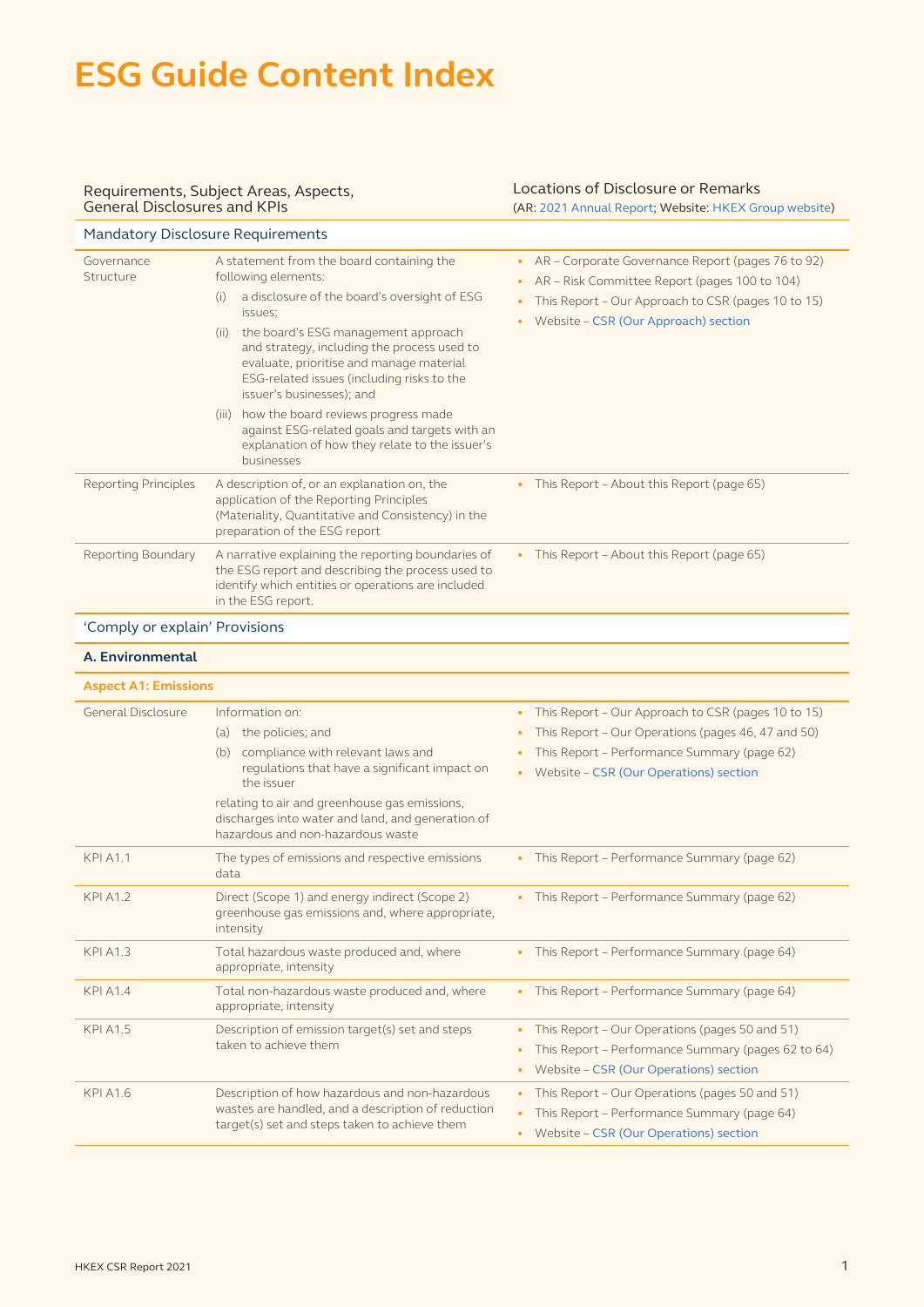#### Requirements, Subject Areas, Aspects, General Disclosures and KPIs

### Locations of Disclosure or Remarks

(AR: [2021 Annual Report](https://www.hkexgroup.com/-/media/HKEX-Group-Site/ssd/Investor-Relations/Regulatory-Reports/documents/2022/220314ar_e.pdf); Website: [HKEX Group website\)](https://www.hkexgroup.com/?sc_lang=en)

| <b>Aspect A2: Use of Resources</b> |                                                                                                                                                                 |                                                                                                                                                                                                              |
|------------------------------------|-----------------------------------------------------------------------------------------------------------------------------------------------------------------|--------------------------------------------------------------------------------------------------------------------------------------------------------------------------------------------------------------|
| General Disclosure                 | Policies on the efficient use of resources, including<br>energy, water and other raw materials                                                                  | This Report – Our Operations (pages 46, 47, 50 and 51)<br>Website - CSR (Our Operations) section<br>$\bullet$                                                                                                |
| <b>KPI A2.1</b>                    | Direct and/or indirect energy consumption by type<br>in total and intensity                                                                                     | This Report – Performance Summary (page 63)<br>$\bullet$                                                                                                                                                     |
| <b>KPI A2.2</b>                    | Water consumption in total and intensity                                                                                                                        | This indicator is not material to the Group in view of our<br>business nature in the financial services industry.                                                                                            |
| <b>KPI A2.3</b>                    | Description of energy use efficiency target(s) set<br>and steps taken to achieve them                                                                           | • This Report – Our Operations (pages 46, 47 and 50)<br>Website - CSR (Our Operations) section<br>$\bullet$                                                                                                  |
| <b>KPI A2.4</b>                    | Description of whether there is any issue in<br>sourcing water that is fit for purpose, water<br>efficiency target(s) set and steps taken to<br>achieve them    | While water consumption is not material to the Group in<br>view of its business nature in the financial services industry,<br>the Group does not encounter any issues in sourcing water.                     |
| <b>KPI A2.5</b>                    | Total packaging material used for finished<br>products, and if applicable, with reference to per<br>unit produced                                               | This indicator is not material to the Group because our<br>operations do not involve packaging material used for<br>finished products.                                                                       |
|                                    | <b>Aspect A3: The Environment and Natural Resources</b>                                                                                                         |                                                                                                                                                                                                              |
| General Disclosure                 | Policies on minimising the issuer's significant<br>impact on the environment and natural resources                                                              | • This Report - Our Approach to CSR (pages 10 to 15)<br>This Report - Our Operations (pages 50 and 51)<br>$\bullet$<br>Website - CSR (Our Operations) section<br>$\bullet$                                   |
| <b>KPI A3.1</b>                    | Description of the significant impacts of activities<br>on the environment and natural resources and<br>actions taken to manage them                            | This Report - Our Approach to CSR (pages 10 to 15)<br>$\bullet$<br>This Report - Our Operations (pages 50 and 51)<br>Website - CSR (Our Operations) section<br>$\bullet$                                     |
| <b>Aspect A4: Climate Change</b>   |                                                                                                                                                                 |                                                                                                                                                                                                              |
| General Disclosure                 | Policies on identification and mitigation of<br>significant climate-related issues which have<br>impacted, and those which may impact, the issuer               | This Report - Our Approach to CSR (pages 11 to 15)                                                                                                                                                           |
| <b>KPI A4.1</b>                    | Description of the significant climate-related<br>issues which have impacted, and those which<br>may impact, the issuer and the actions taken to<br>manage them | This Report - Our Approach to CSR (pages 11 to 15)<br>$\bullet$<br>This Report - Our Markets (pages 26 to 29)<br>This Report - Our People (pages 42 to 43)<br>This Report - Our Operations (pages 50 and 51) |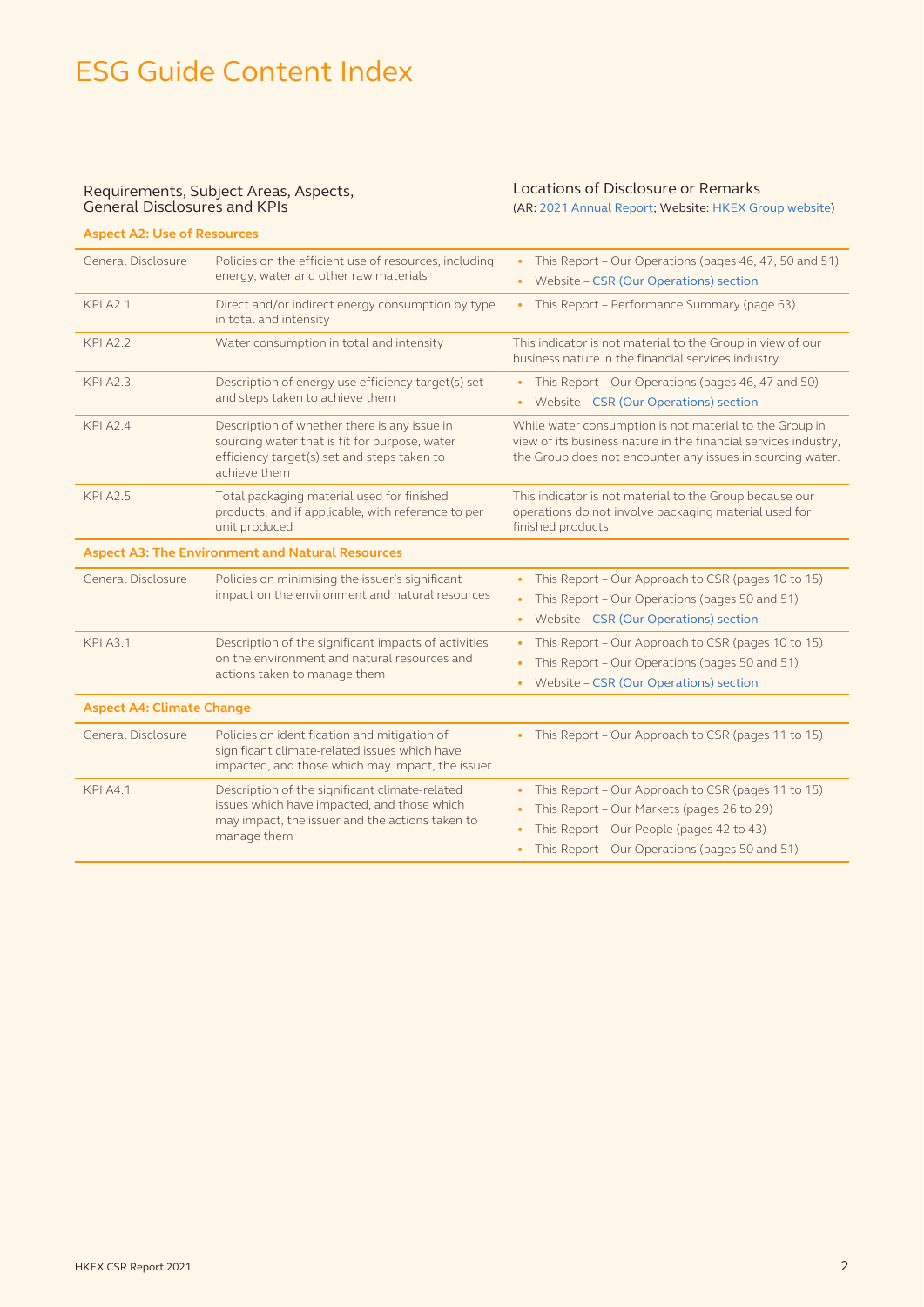#### Requirements, Subject Areas, Aspects, General Disclosures and KPIs

**B. Social**

### Locations of Disclosure or Remarks

(AR: [2021 Annual Report](https://www.hkexgroup.com/-/media/HKEX-Group-Site/ssd/Investor-Relations/Regulatory-Reports/documents/2022/220314ar_e.pdf); Website: [HKEX Group website\)](https://www.hkexgroup.com/?sc_lang=en)

| <b>Employment and Labour Practices</b>     |                                                                                                                                                                                                                                                                                                                                                |                                                                                                                                                                                                                                                                                                                                                                |  |
|--------------------------------------------|------------------------------------------------------------------------------------------------------------------------------------------------------------------------------------------------------------------------------------------------------------------------------------------------------------------------------------------------|----------------------------------------------------------------------------------------------------------------------------------------------------------------------------------------------------------------------------------------------------------------------------------------------------------------------------------------------------------------|--|
|                                            | <b>Aspect B1: Employment</b>                                                                                                                                                                                                                                                                                                                   |                                                                                                                                                                                                                                                                                                                                                                |  |
| General Disclosure                         | Information on:<br>(a) the policies; and<br>(b) compliance with relevant laws and<br>regulations that have a significant impact on<br>the issuer<br>relating to compensation and dismissal,<br>recruitment and promotion, working hours,<br>rest periods, equal opportunity, diversity,<br>anti-discrimination, and other benefits and welfare | • This Report - Our People (pages 36 to 41)<br>This Report - Our Operations (pages 48 and 49)<br>This Report - Performance Summary (pages 56 to 61)<br>AR - Remuneration Committee Report (pages 105 to 111)<br>٠<br>Website - CSR (Our People) section<br>٠<br>Website - CSR (Our Operations) section<br>Website - HKEX Governing Principles in the Workplace |  |
| <b>KPI B1.1</b>                            | Total workforce by gender, employment type, age<br>group and geographical region                                                                                                                                                                                                                                                               | • This Report - Performance Summary (page 56)                                                                                                                                                                                                                                                                                                                  |  |
| <b>KPI B1.2</b>                            | Employee turnover rate by gender, age group and<br>geographical region                                                                                                                                                                                                                                                                         | • This Report - Performance Summary (page 57)                                                                                                                                                                                                                                                                                                                  |  |
| <b>Aspect B2: Health and Safety</b>        |                                                                                                                                                                                                                                                                                                                                                |                                                                                                                                                                                                                                                                                                                                                                |  |
| General Disclosure                         | Information on:<br>(a) the policies; and<br>(b) compliance with relevant laws and<br>regulations that have a significant impact on<br>the issuer<br>relating to providing a safe working environment<br>and protecting employees from occupational<br>hazards                                                                                  | • This Report - Our People (page 36)<br>This Report - Performance Summary (pages 58 and 61)<br>Website - CSR (Our People) section<br>Website - HKEX Governing Principles in the Workplace                                                                                                                                                                      |  |
| <b>KPI B2.1</b>                            | Number and rate of work-related fatalities<br>occurred in each of the past three years including<br>the reporting year                                                                                                                                                                                                                         | • This Report - Performance Summary (page 61)                                                                                                                                                                                                                                                                                                                  |  |
| <b>KPI B2.2</b>                            | Lost days due to work injury                                                                                                                                                                                                                                                                                                                   | This Report - Performance Summary (page 61)<br>$\bullet$                                                                                                                                                                                                                                                                                                       |  |
| <b>KPI B2.3</b>                            | Description of occupational health and safety<br>measures adopted, how they are implemented<br>and monitored                                                                                                                                                                                                                                   | This Report - Our People (page 36)<br>٠<br>This Report - Performance Summary (page 58)<br>• Website - CSR (Our People) section                                                                                                                                                                                                                                 |  |
| <b>Aspect B3: Development and Training</b> |                                                                                                                                                                                                                                                                                                                                                |                                                                                                                                                                                                                                                                                                                                                                |  |
| General Disclosure                         | Policies on improving employees' knowledge and<br>skills for discharging duties at work. Description of<br>training activities                                                                                                                                                                                                                 | • This Report - Our People (pages 36 and 37)<br>This Report - Our Operations (pages 48 and 49)<br>• This Report - Performance Summary (page 58)<br>Website - CSR (Our People) section<br>Website – CSR (Our Operations) section<br>Website - HKEX Governing Principles in the Workplace                                                                        |  |
| <b>KPI B3.1</b>                            | The percentage of employees trained by gender<br>and employee category                                                                                                                                                                                                                                                                         | This Report - Performance Summary (page 58)<br>$\bullet$                                                                                                                                                                                                                                                                                                       |  |
| <b>KPI B3.2</b>                            | The average training hours completed per<br>employee by gender and employee category                                                                                                                                                                                                                                                           | This Report - Performance Summary (page 58)                                                                                                                                                                                                                                                                                                                    |  |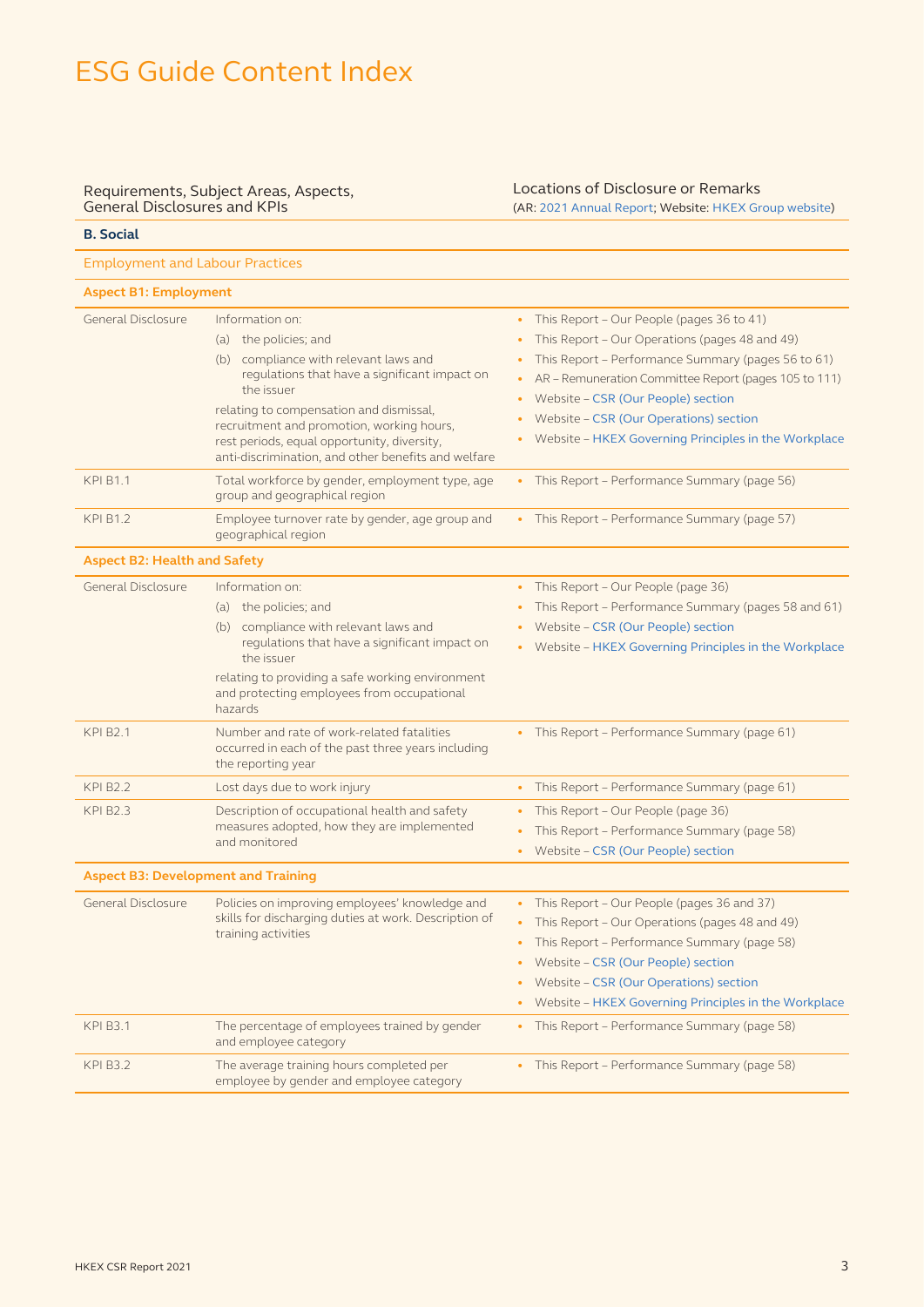#### Requirements, Subject Areas, Aspects, General Disclosures and KPIs

### Locations of Disclosure or Remarks

(AR: [2021 Annual Report](https://www.hkexgroup.com/-/media/HKEX-Group-Site/ssd/Investor-Relations/Regulatory-Reports/documents/2022/220314ar_e.pdf); Website: [HKEX Group website\)](https://www.hkexgroup.com/?sc_lang=en)

| <b>Aspect B4: Labour Standards</b>        |                                                                                                                                                                                                          |                                                                                                                                                                                      |
|-------------------------------------------|----------------------------------------------------------------------------------------------------------------------------------------------------------------------------------------------------------|--------------------------------------------------------------------------------------------------------------------------------------------------------------------------------------|
| General Disclosure                        | Information on:<br>the policies; and<br>(a)<br>compliance with relevant laws and<br>(b)<br>regulations that have a significant impact on<br>the issuer<br>relating to preventing child and forced labour | • This Report - Performance Summary (page 56)<br>Website - CSR (Our Operations) section                                                                                              |
| <b>KPI B4.1</b>                           | Description of measures to review employment<br>practices to avoid child and forced labour                                                                                                               | • Website - CSR (Our Operations) section                                                                                                                                             |
| <b>KPI B4.2</b>                           | Description of steps taken to eliminate child and<br>forced labour practices when discovered                                                                                                             | • Website - CSR (Our Operations) section                                                                                                                                             |
| <b>Operating Practices</b>                |                                                                                                                                                                                                          |                                                                                                                                                                                      |
| <b>Aspect B5: Supply Chain Management</b> |                                                                                                                                                                                                          |                                                                                                                                                                                      |
| General Disclosure                        | Policies on managing environmental and social<br>risks of the supply chain                                                                                                                               | This Report - Our Operations (page 52)<br>$\bullet$<br>This Report - Performance Summary (page 55)<br>Website - CSR (Our Approach) section<br>Website - CSR (Our Operations) section |
| <b>KPI B5.1</b>                           | Number of suppliers by geographical region                                                                                                                                                               | This Report - Performance Summary (page 55)<br>$\bullet$                                                                                                                             |
| <b>KPI B5.2</b>                           | Description of practices relating to engaging<br>suppliers, number of suppliers where the<br>practices are being implemented, how they are<br>implemented and monitored                                  | This Report - Our Operations (page 52)<br>$\bullet$<br>This Report - Performance Summary (page 55)<br>Website - CSR (Our Approach) section<br>Website - CSR (Our Operations) section |
| <b>KPI B5.3</b>                           | Description of practices used to identify<br>environmental and social risks along the supply<br>chain, and how they are implemented and<br>monitored                                                     | This Report - Our Operations (page 52)<br>This Report - Performance Summary (page 55)<br>Website - CSR (Our Approach) section<br>Website - CSR (Our Operations) section              |
| <b>KPI B5.4</b>                           | Description of practices used to promote<br>environmentally preferable products and services<br>when selecting suppliers, and how they are<br>implemented and monitored                                  | This Report - Our Operations (page 52)<br>This Report - Performance Summary (page 55)<br>Website - CSR (Our Approach) section<br>Website - CSR (Our Operations) section<br>$\bullet$ |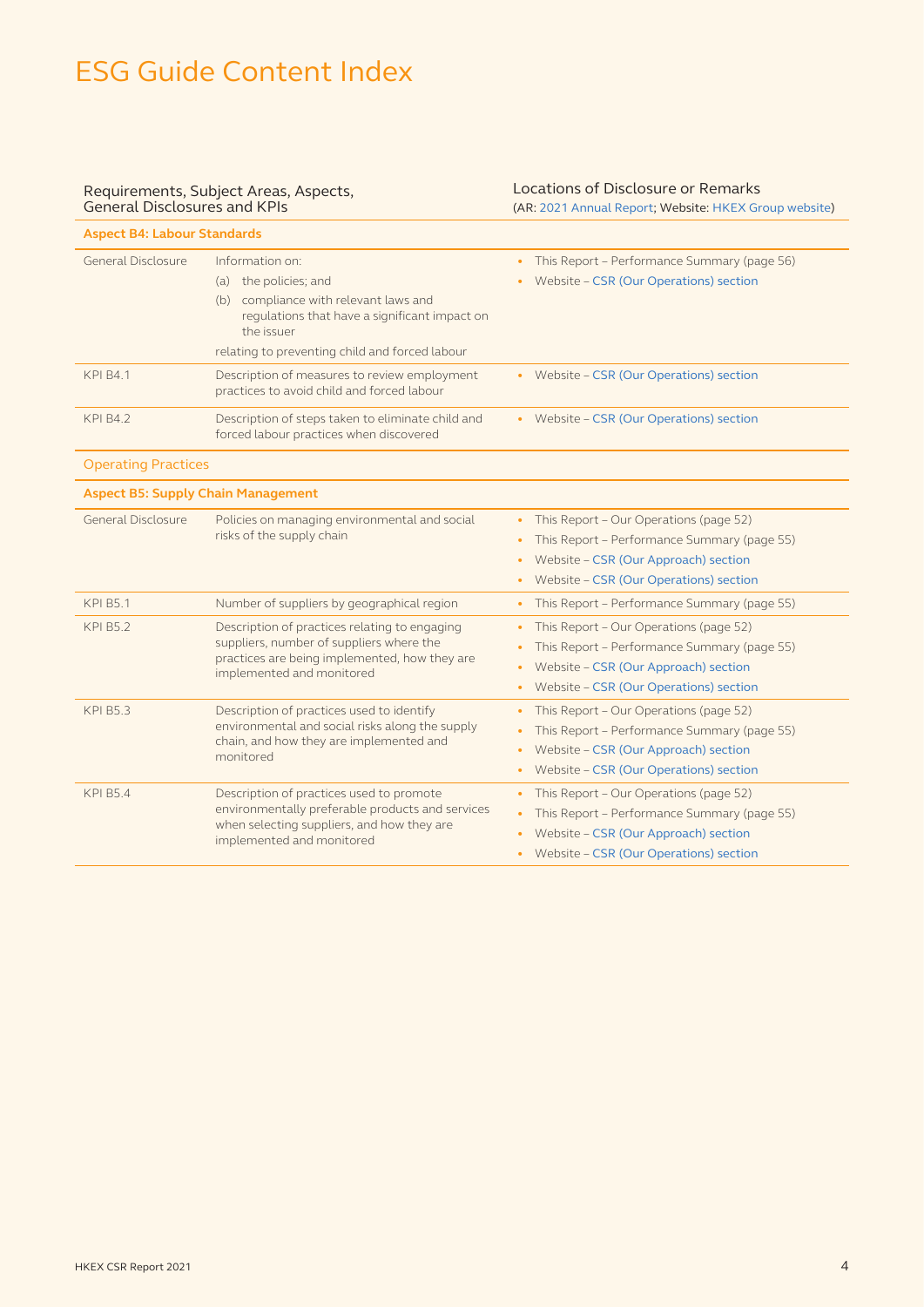#### Requirements, Subject Areas, Aspects, General Disclosures and KPIs

### Locations of Disclosure or Remarks

(AR: [2021 Annual Report](https://www.hkexgroup.com/-/media/HKEX-Group-Site/ssd/Investor-Relations/Regulatory-Reports/documents/2022/220314ar_e.pdf); Website: [HKEX Group website\)](https://www.hkexgroup.com/?sc_lang=en) **Aspect B6: Product Responsibility** General Disclosure Information on: (a) the policies; and (b) compliance with relevant laws and regulations that have a significant impact on the issuer relating to health and safety, advertising, labelling and privacy matters relating to products and services provided and methods of redress. • This Report – Our Operations (pages 46 to 49) • This Report – Performance Summary (page 55) • AR – Directors' Report (pages 114 to 120) • Website – [CSR \(Our Operations\) section](https://www.hkexgroup.com/-/media/HKEX-Group-Site/ssd/Corporate-Social-Responsibility/Documents/Management-Approach-to-Our-Operations.pdf) KPI B6.1 Percentage of total products sold or shipped subject to recalls for safety and health reasons. This indicator is not material to the Group in view of its business nature in the financial services industry KPI B6.2 Number of products and service related complaints received and how they are dealt with. • This Report – Performance Summary (page 55) • Website – [CSR \(Our Operations\) section](https://www.hkexgroup.com/-/media/HKEX-Group-Site/ssd/Corporate-Social-Responsibility/Documents/Management-Approach-to-Our-Operations.pdf) KPI B6.3 Description of practices relating to observing and protecting intellectual property rights. • Website – [CSR \(Our Operations\) section](https://www.hkexgroup.com/-/media/HKEX-Group-Site/ssd/Corporate-Social-Responsibility/Documents/Management-Approach-to-Our-Operations.pdf) KPI B6.4 Description of quality assurance process and recall procedures. • Website – [CSR \(Our Operations\) section](https://www.hkexgroup.com/-/media/HKEX-Group-Site/ssd/Corporate-Social-Responsibility/Documents/Management-Approach-to-Our-Operations.pdf) KPI B6.5 Description of consumer data protection and privacy policies, how they are implemented and monitored. • This Report – Our Operations (pages 48 and 49) • This Report – Performance Summary (page 55) • AR – Risk Committee Report (pages 100 to 104) • Website – [CSR \(Our Operations\) section](https://www.hkexgroup.com/-/media/HKEX-Group-Site/ssd/Corporate-Social-Responsibility/Documents/Management-Approach-to-Our-Operations.pdf) **Aspect B7: Anti-corruption**  $\overline{G}$  Disclosure Information on: • This Report – Our Operations (pages 46 to 49)

| General Disclosure | Information on:                                                                                                                                                             | This Report – Our Operations (pages 46 to 49)               |
|--------------------|-----------------------------------------------------------------------------------------------------------------------------------------------------------------------------|-------------------------------------------------------------|
|                    | the policies; and<br>(a)                                                                                                                                                    | This Report – Performance Summary (page 54)<br>٠            |
|                    | compliance with relevant laws and<br>(b)                                                                                                                                    | • AR – Risk Committee Report (pages 100 to 104)             |
|                    | regulations that have a significant impact on                                                                                                                               | • AR - Directors' Report (pages 114 to 120)                 |
|                    | the issuer                                                                                                                                                                  | Website - CSR (Our Operations) section<br>$\bullet$         |
|                    | relating to bribery, extortion, fraud and money<br>laundering.                                                                                                              |                                                             |
| <b>KPI B7.1</b>    | Number of concluded legal cases regarding<br>corrupt practices brought against the issuer or its<br>employees during the reporting period and the<br>outcomes of the cases. | This Report – Performance Summary (page 54)                 |
| <b>KPI B7.2</b>    | Description of preventive measures and whistle-                                                                                                                             | This Report - Our Operations (pages 48 and 49)<br>$\bullet$ |
|                    | blowing procedures, how they are implemented<br>and monitored.                                                                                                              | This Report – Performance Summary (pages 54 and 58)         |
|                    |                                                                                                                                                                             | AR – Audit Committee Report (pages 97 to 99)<br>٠           |
|                    |                                                                                                                                                                             | Website - CSR (Our Operations) section<br>٠                 |
|                    |                                                                                                                                                                             | Website – HKEX Governing Principles in the Workplace<br>٠   |
| <b>KPI B7.3</b>    | Description of anti-corruption training provided to<br>directors and staff.                                                                                                 | This Report – Our Operations (pages 48 and 49)<br>$\bullet$ |
|                    |                                                                                                                                                                             | This Report – Performance Summary (pages 54 and 58)         |
|                    |                                                                                                                                                                             | Website - HKEX Director's Handbook                          |
|                    |                                                                                                                                                                             | Website - HKEX Governing Principles in the Workplace        |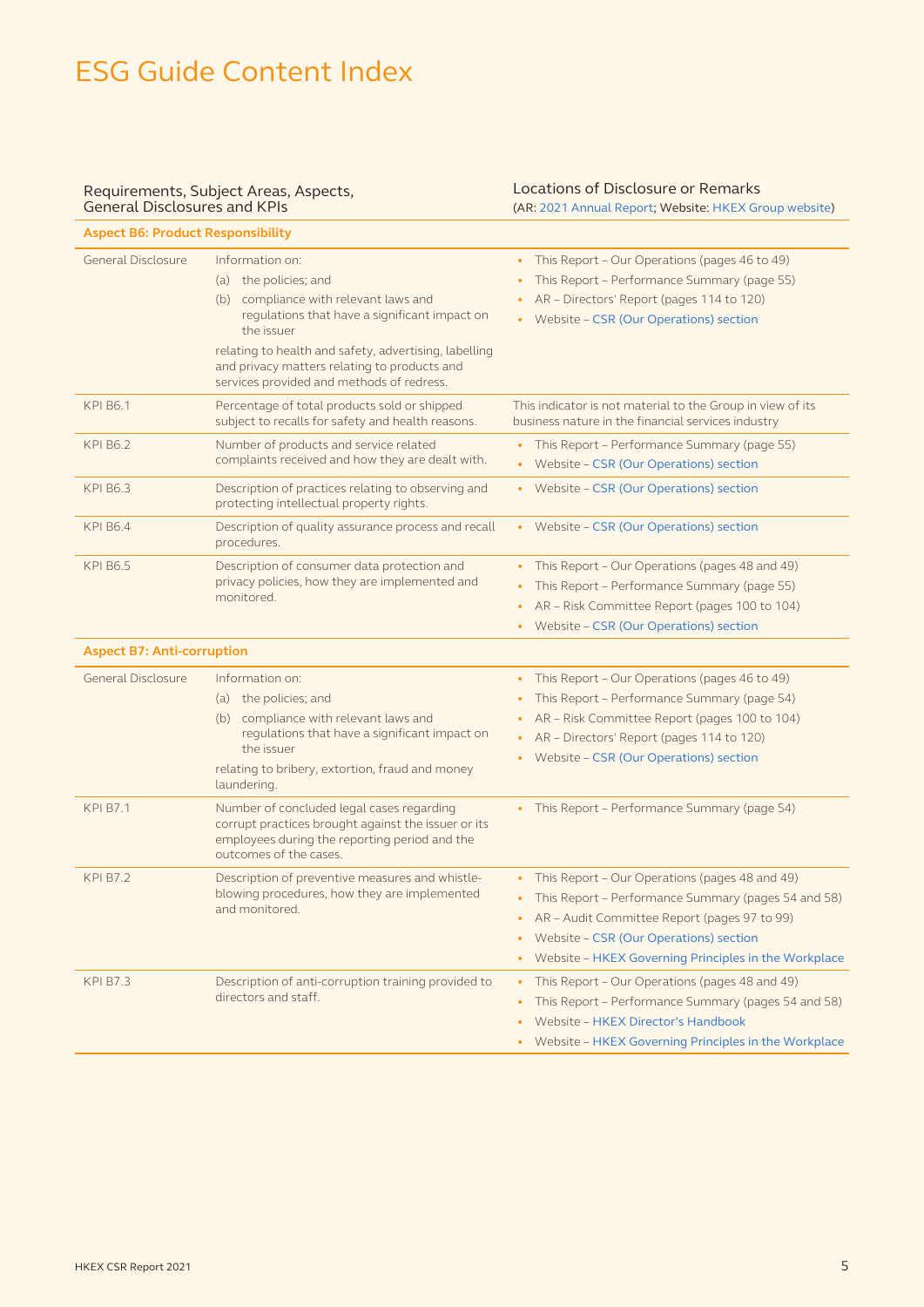#### Requirements, Subject Areas, Aspects, General Disclosures and KPIs

Community of the community

#### Locations of Disclosure or Remarks (AR: [2021 Annual Report](https://www.hkexgroup.com/-/media/HKEX-Group-Site/ssd/Investor-Relations/Regulatory-Reports/documents/2022/220314ar_e.pdf); Website: [HKEX Group website\)](https://www.hkexgroup.com/?sc_lang=en)

| COMMITTED                              |                                                                                                                                                                                              |                                                                                                                                                                           |
|----------------------------------------|----------------------------------------------------------------------------------------------------------------------------------------------------------------------------------------------|---------------------------------------------------------------------------------------------------------------------------------------------------------------------------|
| <b>Aspect B8: Community Investment</b> |                                                                                                                                                                                              |                                                                                                                                                                           |
| General Disclosure                     | Policies on community engagement to<br>understand the needs of the communities where<br>the issuer operates and to ensure its activities<br>takes into consideration communities' interests. | This Report – Our People (pages 38 to 43)<br>Website - CSR (Our Approach) section<br>Website - CSR (HKEX Foundation) section                                              |
| <b>KPI B8.1</b>                        | Focus areas of contribution.                                                                                                                                                                 | This Report – Our People (pages 38 to 43)<br>Website - CSR (Our People) section<br>Website - CSR (HKEX Foundation) section                                                |
| <b>KPI B8.2</b>                        | Resources contributed to the focus areas.                                                                                                                                                    | This Report – Our People (pages 38 to 43)<br>This Report - Performance Summary (page 61)<br>Website - CSR (Our People) section<br>Website - CSR (HKEX Foundation) section |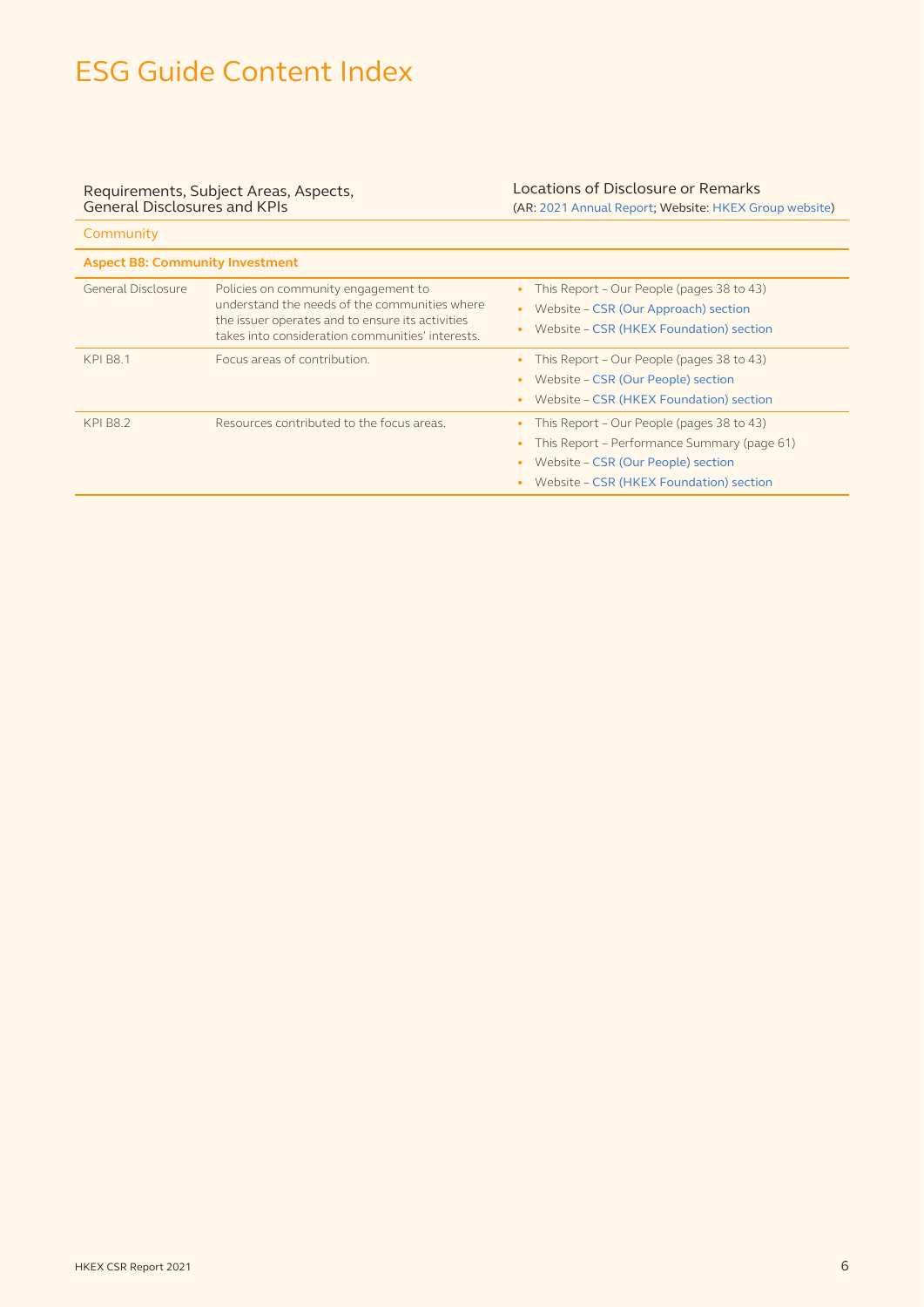HKEX 2021 Corporate Social Responsibility Report references selected disclosures, or parts of their content, of the Global Reporting Initiative Sustainability Reporting Standards (GRI Standards). The Report's content and the corresponding disclosures of the GRI Standards are presented below:

#### **Message from Our Chairman and CEO**

| GRI 102: General Disclosure 2016 |                                                      |
|----------------------------------|------------------------------------------------------|
| $102 - 14$                       | Statement from senior decision-maker                 |
| $102 - 15$                       | Key impacts, risks, and opportunities                |
| $102 - 16$                       | Values, principles, standards and norms of behaviour |

#### **HKEX in the Community**

| GRI 102: General Disclosure 2016 |                                                            |  |
|----------------------------------|------------------------------------------------------------|--|
| $102 - 1$                        | Name of the organisation                                   |  |
| $102 - 2$                        | Activities, brands, products, and services                 |  |
| $102 - 3$                        | Location of headquarters                                   |  |
| $102 - 4$                        | Location of operations                                     |  |
| $102 - 5$                        | Ownership and legal form                                   |  |
| $102 - 6$                        | Markets served                                             |  |
| $102 - 7$                        | Scale of the organisation                                  |  |
| $102 - 16$                       | Values, principles, standards and norms of behaviour       |  |
| $102 - 45$                       | Entities included in the consolidated financial statements |  |

#### **Our Approach to CSR**

| GRI 102: General Disclosure 2016 |                                                                              |
|----------------------------------|------------------------------------------------------------------------------|
| $102 - 11$                       | Precautionary Principle or approach                                          |
| $102 - 12$                       | <b>External initiatives</b>                                                  |
| $102 - 13$                       | Membership of associations                                                   |
| $102 - 15$                       | Key impacts, risks, and opportunities                                        |
| $102 - 18$                       | Governance structure                                                         |
| $102 - 19$                       | Delegating authority                                                         |
| $102 - 20$                       | Executive-level responsibility for economic, environmental and social topics |
| $102 - 21$                       | Consulting stakeholders on economic, environmental, and social topics        |
| $102 - 29$                       | Identifying and managing economic, environmental and social impacts          |
| $102 - 30$                       | Effectiveness of risk management processes                                   |
| $102 - 31$                       | Review of economic, environmental, and social topics                         |
| $102 - 33$                       | Communicating critical concerns                                              |
| $102 - 40$                       | List of stakeholder groups                                                   |
| $102 - 42$                       | Identifying and selecting stakeholders                                       |
| $102 - 43$                       | Approach to stakeholder engagement                                           |
| $102 - 44$                       | Key topics and concerns raised                                               |
| $102 - 47$                       | List of material topics                                                      |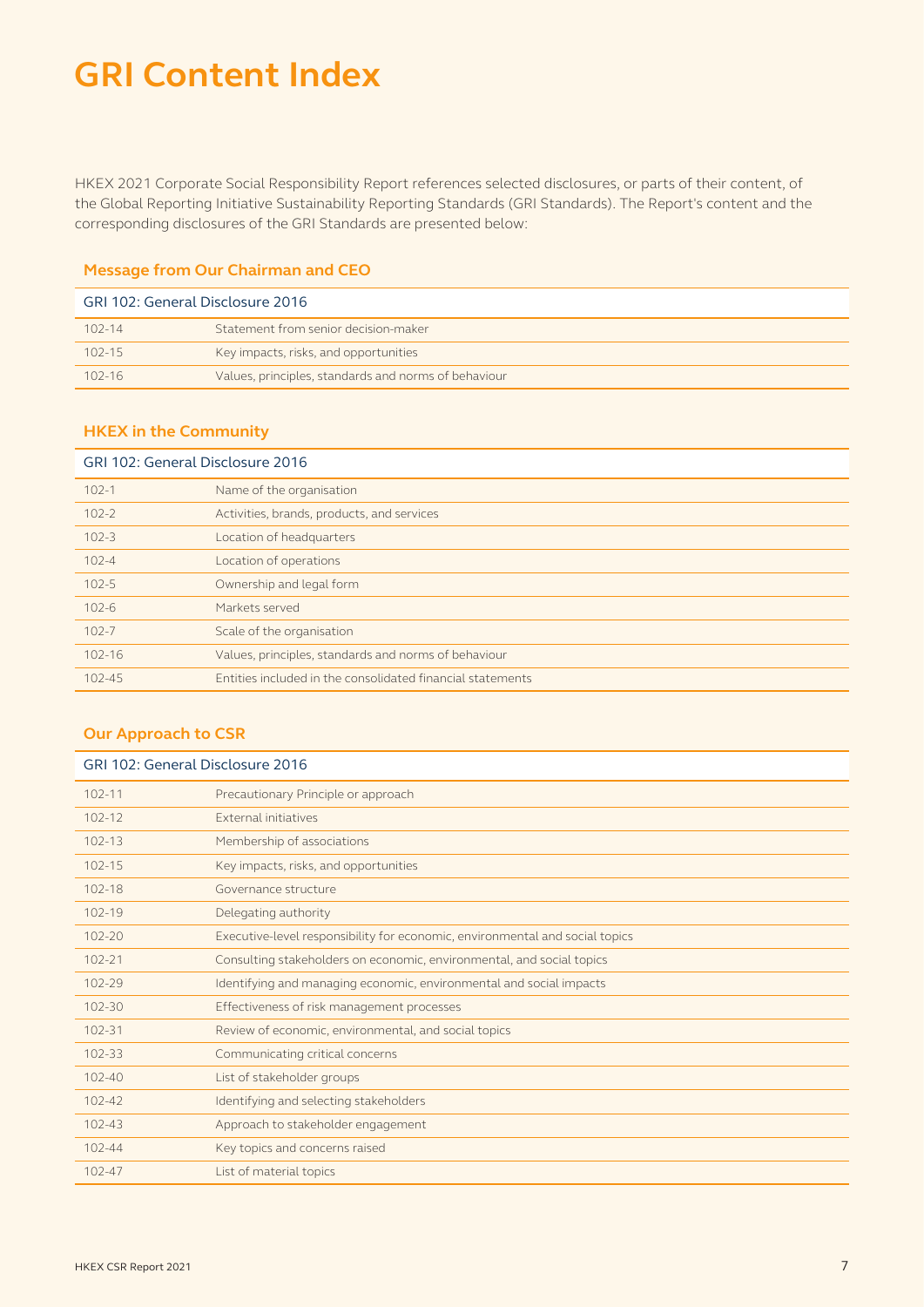### **Our Approach to CSR**

| GRI 103: Management Approach 2016 |                                                    |
|-----------------------------------|----------------------------------------------------|
| $103 - 1$                         | Explanation of the material topic and its Boundary |
| $103 - 2$                         | The management approach and its components         |
| $103 - 3$                         | Evaluation of the management approach              |

#### **Our Markets**

| GRI 102: General Disclosure 2016  |                                                    |
|-----------------------------------|----------------------------------------------------|
| $102 - 12$                        | External initiatives                               |
| $102 - 15$                        | Key impacts, risks, and opportunities              |
| GRI 103: Management Approach 2016 |                                                    |
| $103 - 1$                         | Explanation of the material topic and its Boundary |
| $103 - 2$                         | The management approach and its components         |
| $103 - 3$                         | Evaluation of the management approach              |

### **Our People**

| GRI 102: General Disclosure 2016     |                                                                               |  |
|--------------------------------------|-------------------------------------------------------------------------------|--|
| $102 - 12$                           | External initiatives                                                          |  |
| $102 - 15$                           | Key impacts, risks, and opportunities                                         |  |
| GRI 103: Management Approach 2016    |                                                                               |  |
| $103 - 1$                            | Explanation of the material topic and its Boundary                            |  |
| $103-2$                              | The management approach and its components                                    |  |
| $103 - 3$                            | Evaluation of the management approach                                         |  |
| GRI 404: Training and Education 2016 |                                                                               |  |
| $404 - 2$                            | Programmes for upgrading employee skills and transition assistance programmes |  |

### **Our Operations**

| GRI 102: General Disclosure 2016  |                                                                          |  |
|-----------------------------------|--------------------------------------------------------------------------|--|
| $102 - 12$                        | External initiatives                                                     |  |
| $102 - 15$                        | Key impacts, risks, and opportunities                                    |  |
| $102 - 16$                        | Values, principles, standards and norms of behaviour                     |  |
| $102 - 17$                        | Mechanisms for advice and concerns about ethics                          |  |
| GRI 103: Management Approach 2016 |                                                                          |  |
| $103 - 1$                         | Explanation of the material topic and its Boundary                       |  |
| $103 - 2$                         | The management approach and its components                               |  |
| $103 - 3$                         | Evaluation of the management approach                                    |  |
| GRI 205: Anti-corruption 2016     |                                                                          |  |
| $205 - 2$                         | Communication and training about anti-corruption policies and procedures |  |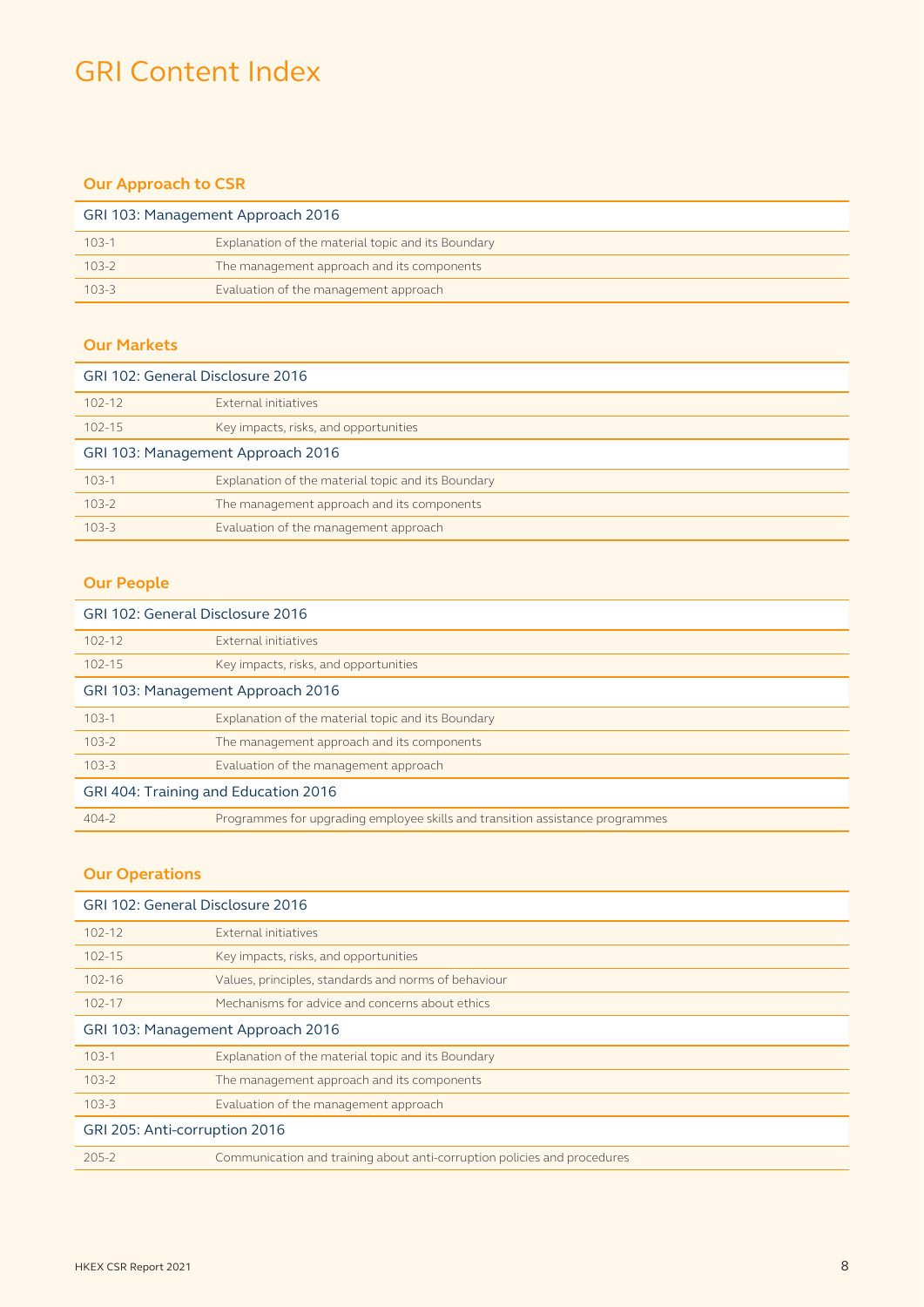#### **Performance Summary**

| GRI 102: General Disclosure 2016             |                                                                                  |  |
|----------------------------------------------|----------------------------------------------------------------------------------|--|
| $102 - 7$                                    | Scale of the organisation                                                        |  |
| $102 - 8$                                    | Information on employees and other workers                                       |  |
| $102 - 9$                                    | Supply chain                                                                     |  |
| $102 - 10$                                   | Significant changes to the organisation and its supply chain                     |  |
| 102-38                                       | Annual total compensation ratio                                                  |  |
| 102-39                                       | Percentage increase in annual total compensation ratio                           |  |
| 102-48                                       | Restatements of information                                                      |  |
|                                              | GRI 201: Economic Performance 2016                                               |  |
| $201 - 1$                                    | Direct economic value generated and distributed                                  |  |
| $201 - 2$                                    | Financial implications and other risks and opportunities due to climate change   |  |
| $201 - 4$                                    | Financial assistance received from government                                    |  |
|                                              | GRI 204: Procurement Practices 2016                                              |  |
| $204-1$                                      | Proportion of spending on local suppliers                                        |  |
| GRI 205: Anti-corruption 2016                |                                                                                  |  |
| $205 - 2$                                    | Communication and training about anti-corruption policies and procedures         |  |
| $205 - 3$                                    | Confirmed incidents of corruption and actions taken                              |  |
|                                              | GRI 206: Anti-competitive Behavior 2016                                          |  |
| $206-1$                                      | Legal actions for anti-competitive behaviour, anti-trust, and monopoly practices |  |
| GRI 302: Energy 2016                         |                                                                                  |  |
| $302 - 1$                                    | Energy consumption within the organization                                       |  |
| $302 - 3$                                    | Energy intensity                                                                 |  |
| GRI 305: Emissions 2016                      |                                                                                  |  |
| $305 - 1$                                    | Direct (Scope 1) GHG emissions                                                   |  |
| $305 - 2$                                    | Energy indirect (Scope 2) GHG emissions                                          |  |
| $305 - 3$                                    | Other indirect (Scope 3) GHG emissions                                           |  |
| $305 - 4$                                    | GHG emissions intensity                                                          |  |
| $305 - 5$                                    | Reduction of GHG emissions                                                       |  |
| GRI 307: Environmental Compliance 2016       |                                                                                  |  |
| $307-1$                                      | Non-compliance with environmental laws and regulations                           |  |
| GRI 401: Employment 2016                     |                                                                                  |  |
| $401 - 1$                                    | New employee hires and employee turnover                                         |  |
| $401 - 3$                                    | Parental leave                                                                   |  |
| GRI 403: Occupational Health and Safety 2018 |                                                                                  |  |
| $403 - 5$                                    | Worker training on occupational health and safety                                |  |